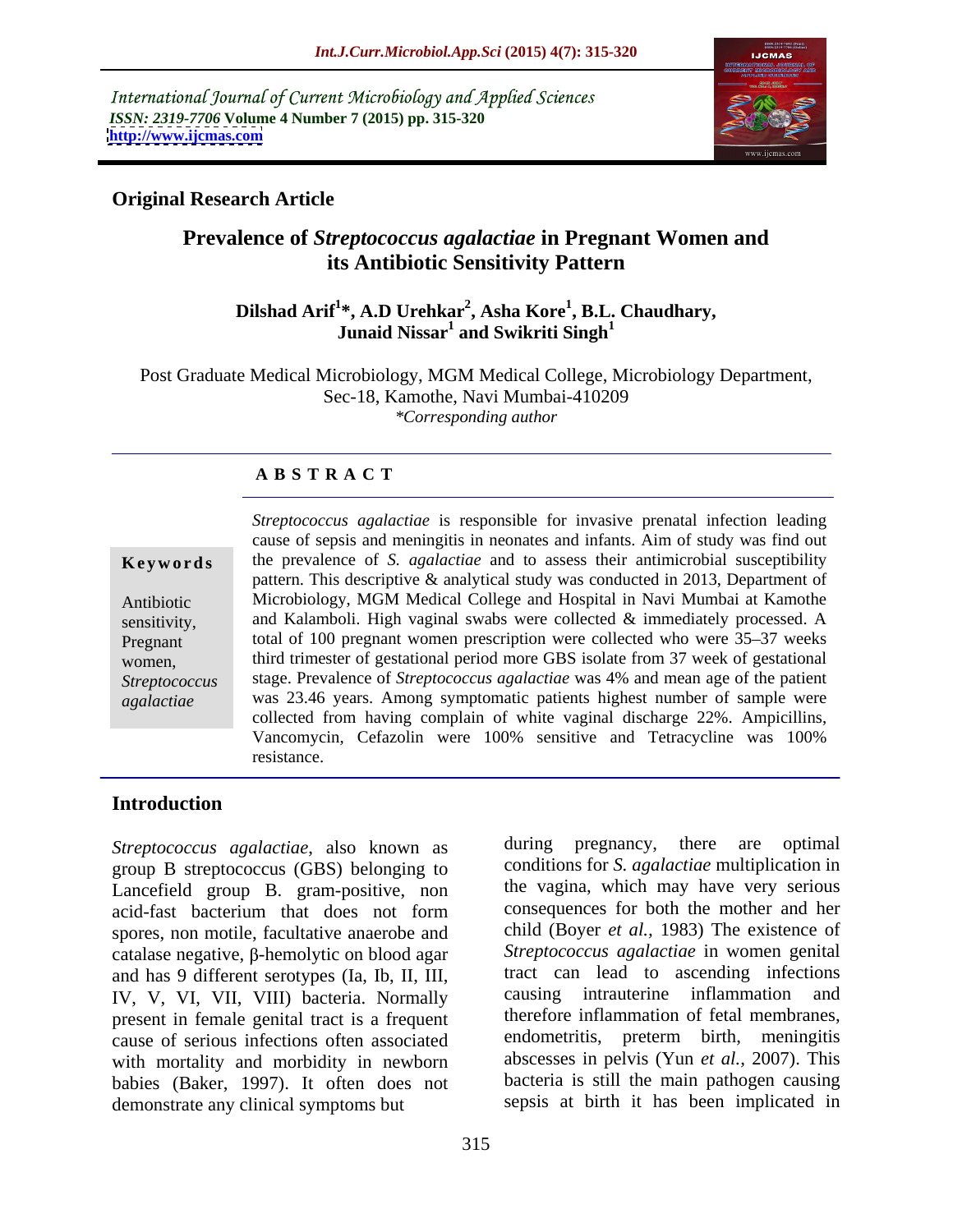adverse pregnancy outcomes, including

retardation, hearing or vision loss and MGM Institute of Health Science, Navi speech problems (MMWR, 1996). Neonates Mumbai. born of vaginally colonized mothers stand a 1986) **1986 1986 1986 1986 1986 1986 1986 1986 1986 1986 1986 1986 1986 1986 1986 1986 1986 1986 1986 1986 1986 1986 1986 1986 1986 1986 1986 1986 1986 1986 1986** 

# **Collection of High vaginal swabs (HVS)**

The samples high vaginal swabs were obtained by brushing the lower vagina with<br>a sterile polyester tipped swabs - PW1180 medical history of patients were analyzed on

premature rupture of membranes (PROM), history was taken which Included Name, preterm labor and clinical and subclinical age, address, clinical Diagnosis, reason of chorioamnionitis (Cunningham *et al.,* 2005). admission to hospital, gestational age at The infants who survive are often left with 2006) The study was approved by the developmental disabilities, including mental Committee of Ethics on Research of the the basis of medical card. A detailed case delivery etc. (Siripen Tor-Udom *et al.,* MGM Institute of Health Science, Navi Mumbai.

great risk of acquiring the organism from the **Material Methods:** This descriptive & birth canal during delivery (Levine *et al.,* analytical study was conducted in 2013, **Materials and Method** Mumbai at Kamothe and Kalamboli. High *Place of study:* Department of lower vagina with sterile polyester tipped Microbiology, MGM Medical College & swab and immediately placed into Stuart Hospital at Kamothe & Kalamboli Navi transport medium and transported at room Mumbai. temperature to the laboratory. Swabs were *Period of study:* Oct 2012 to March 2014 (Todd-Hewitt broth supplemented with (one & half year). gentamicin (8mg/ml) and nalidixic acid (15 **Type of study:** Descriptive study **Incubation 35-** 37°C Turbidity occurred in **Number of samples:** 100 Todd-Hewitt broth after 18-24 hours. **Inclusion criteria:** Pregnant women Inoculated on 5% Sheep Blood agar, gestational stage of 35 -37 weeks, Symptomatic and asymptomatic. morphology, Gram stain, catalase test, **Exclusion criteria:** Pregnant women CAMP test, Hippurate hydrolysis test. gestational stage < 34 weeks. Antibiotic sensitivity test was done by Kirby **Microbiological processing of sample** and laboratory standards institute (CLSI) Department of Microbiology, MGM Medical College and Hospital in Navi vaginal swabs were obtained by brushing the inoculated in a selective broth medium mg/ml) from Stuart transport medium and Inoculated on 5% Sheep Blood agar, Bacteria were identified by colony Bauer disk diffusion method as per clinical guidelines.

**sample Identification:** Swabs were inoculated on a sterile polyester tipped swabs - PW1180 - haemolytic colonies on Blood agar), Gram 50N0 Swab, Hi Media Pvt. Ltd., Mumbai, stain, catalase test, CAMP test, Hippurate India) before membrane rupture from each hydrolysis test. Antibiotic sensitivity test pregnant woman, with the help of the was done by Kirby Bauer disk diffusion Gynecologist, after attaining informed method as per clinical and laboratory consent from the patients. All the data about standards institute (CLSI) guidelines (CLSI Sheep Blood Agar and incubated aerobically for 24 hours at 37°C GBS was identified by colonial morphology (presence of  $\beta$ -2006).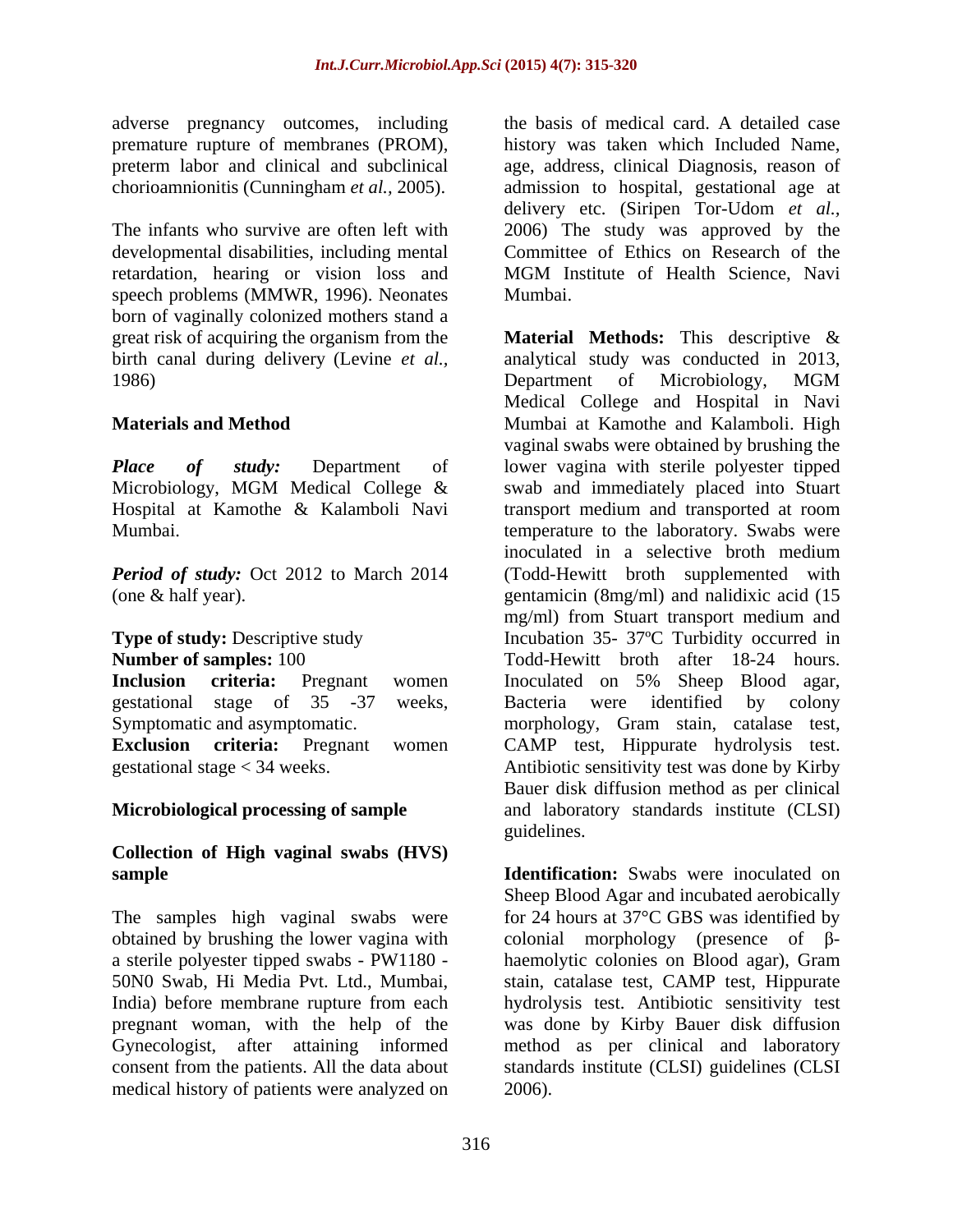Prevalence of *Streptococcus agalactiae* was

Figure 1 shows out of total 100 samples, 25 (19%). Age of participants ranged 20–38 shows test ampicillin, penicillin, year with a mean age of 23.64 years. Which vancomycin, cefazolin and linezolid was similar with study of (Vijayan Sharmila sensitivity of 100%, clindamycin, *et al.,* 2006, Arijaan *et al.,* 2006). In present study (Figs 2, 3) the gestational age was erythromycin were sensitive 75%, asymptomatic (without any complain) 50%, and lincomycin was sensitive 25% and headache  $(6\%)$ , itching  $(8\%)$ , lower  $(2011)$ .

**Results and Discussion** abdomen pain (9%), backache (5%) & 16 were burning micturition (16%).

4% and mean age of the patient was 23.46 Two *S. agalactiae* isolates were from white years. Among symptomatic patients highest vaginal discharge, one from burning number of sample were collected from maturation and one isolated from without having complain of white vaginal discharge any complain. That means *S. agalactiae* 22%. Ampicillin, Vancomycin, Cefazolin colonization in symptomatic patients were were 100% sensitive and Tetracycline was 3% and asymptomatic 1%. This study was 100% resistance. supported by Udaya Rubini *et al.* (2013). were from 20 to 24 years (25%), followed pregnant women was 4%. Similar finding by 34 from 25 to 29 years (34%), 22 from was reported by Aleksandra Stupak *et al.* 30-34 years (22%) and 19 from 35–38 years (2010), Mhaskar Rita *et al.* (2005). Figure 5 between 35 and 37 weeks. The cefotaxime and ciprofloxacin were sensitive patients were 34% and symptomatic tetracycline were resistance 100%. The other (vaginosis) patients were 66%. Out of total study shows similar sensitivity by Kavitha P 100 samples, 22 swabs were from white Konikkara *et al.* (2013), Siripen Tor- Udom vaginal discharge (22%), 6 had fever with *et al.* (2006) and Aziz Ramazan dilek *et al.* Figure 4 shows that the overall prevalence of *S. agalactiae* colonization among shows test ampicillin, penicillin, vancomycin, cefazolin and linezolid sensitivity of 100%, clindamycin, gentamicin, chloramphenicol and erythromycin were sensitive 75%, 50%, and lincomycin was sensitive 25% and tetracycline were resistance 100%. The other (2011).



**Figure.1** Sample distribution with age group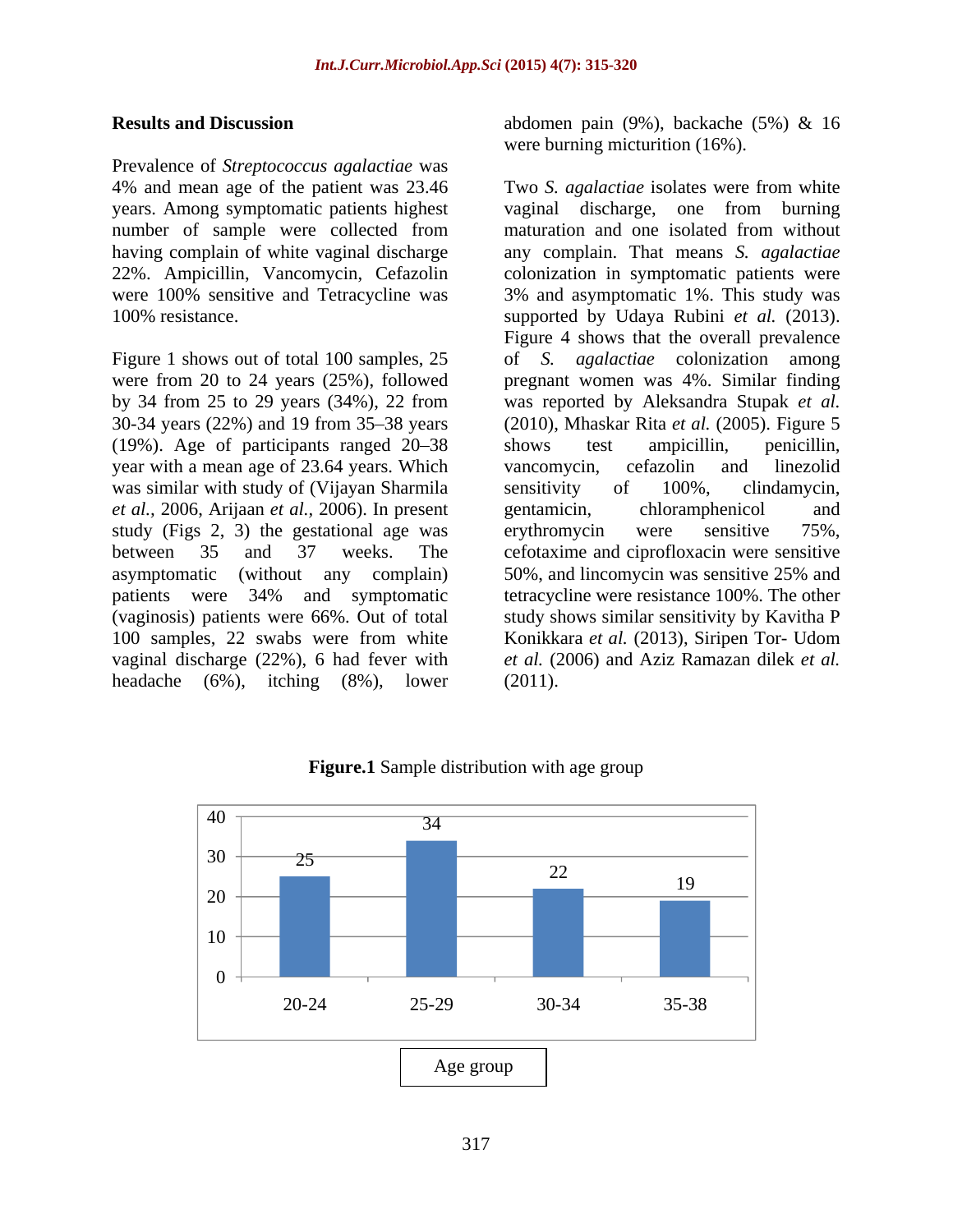**Figure.2** Clinical history of patients



**Figure.3** Total number of sample with gestational stage



**Figure.4** Incidence of *S. agalactiae* in the pregnant women

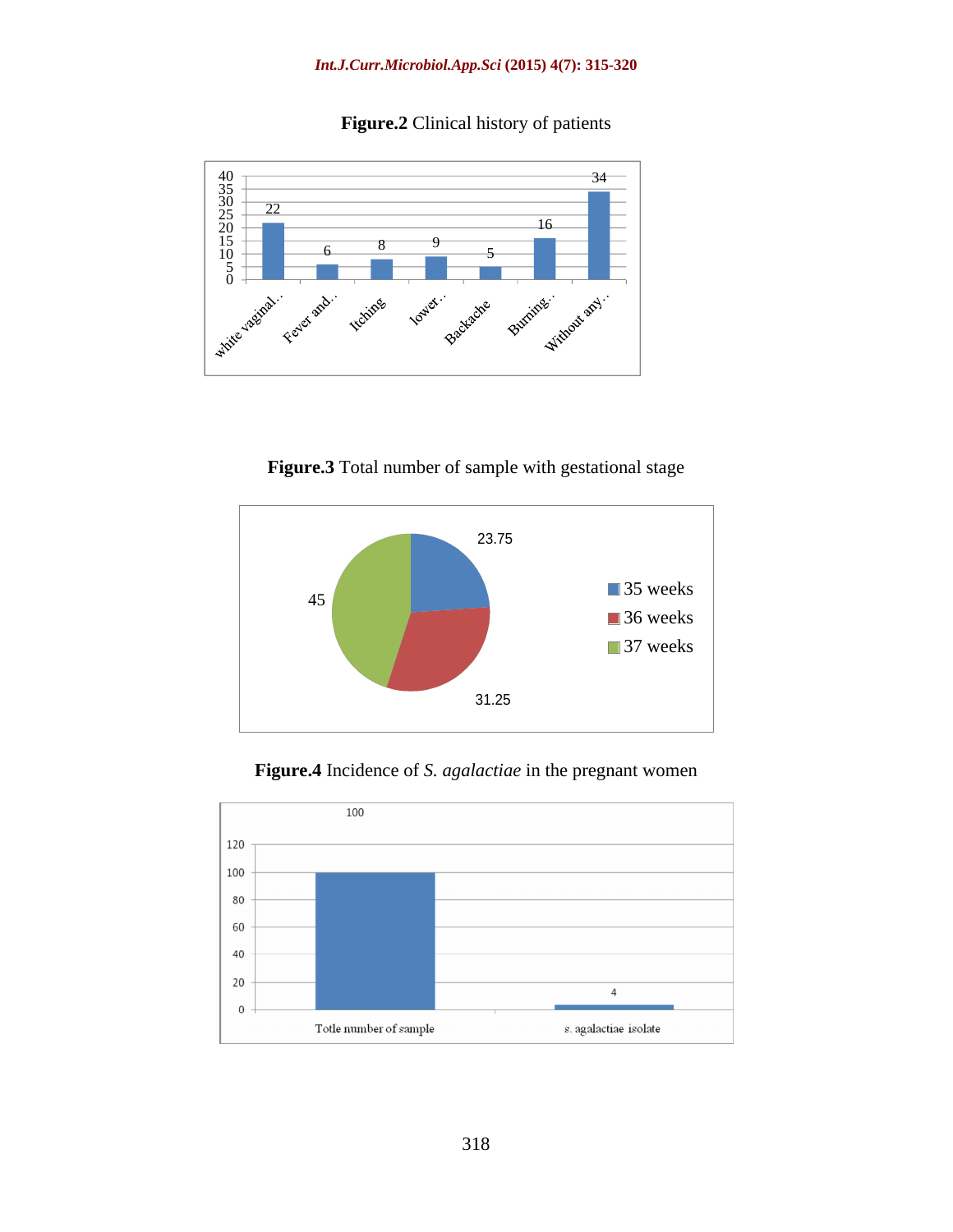

**Figure.5** Antibiotics sensitivity test

Prevalence of *Streptococcus agalactiae* among pregnant women was 4%. The age of participants ranged from 20 to 38 year with a mean age of 23.64 years. In our study two S. agalactiae isolates were from white vaginal discharge, one patient had from burning micturition. That means patients had Arijaan, W., Valkenburg-van den Berg, *et*  main risk factor of group B streptococcus early onset disease (EOD). One patient of

More GBS isolates were from 37 weeks of Aziz Ramazan Dilek, *et al.* 2011. Antibiotic gestational stage. AST shows test ampicillin, penicillin, vancomycin, cefazolin and streptococci. *J. Exp. Clin. Med.,* 28: linezolid sensitivity 100%. 25% were  $1-3$ . resistant to lincomycin and 100 % were Baker, C.J. 1997. Group B streptococcal resistant to tetracycline. Clindamycin, gentamicin, and erythromycin were sensitive

The centres for Disease control (CDC) call Selective selective intrapartum for antibiotic prophylaxis for women with asymptomatic bacteriuria during first B streptococcal early-onset disease. trimester because this is a 'marker for heavy II. Predictive value of prenatal genital tract colonization' thus it can be insisted for screening of all pregnant women Cunningham, F.G., Leveno, K.J., Bloom, at 35-37 weeks for vaginal and rectal

## **References**

- Aleksandra Stupak, *et al.* 2010. The colonization of women genital tract by *Streptococcus agalactiae. Arch. Perinatal Med.,* 16: 48-50.
- GBS did not have any complain. The pregnant women of a multi-ethnic *al.* 2006. Prevalence of colonisation with group B *Streptococci* in population in The Netherlands.
	- susceptibilities of group B  $1 - 3$ .
	- infections. *Infect. Perinatal.,* Pp. 59 70.
- to 75%. Boyer, K.M., Gadzala, C.A., Kelly, P.D., Burd, L.I., Gotoff, S.P. 1983. Selective intrapartum chemoprophylaxis of neonatal group <sup>B</sup> streptococcal early-onset disease. II. Predictive value of prenatal cultures. *J. Infect. Dis.,* 148: 802 9.
- colonization (Schrag *et al.,* 2002). Wenstrom, K.D. 2005. WilliamsS.L., Hauth, J.C., Gilstrap, L.,